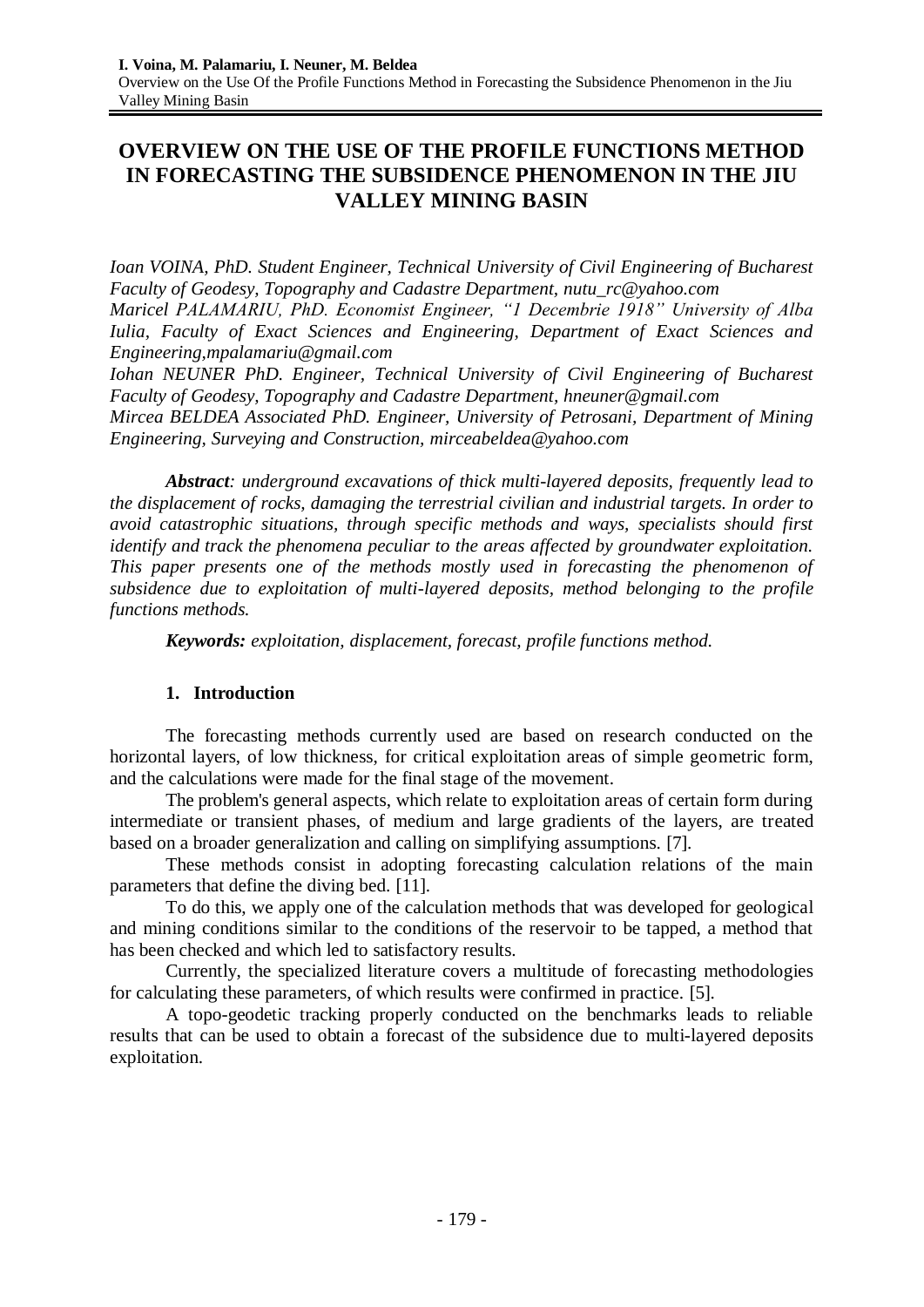

Figure 1. The negative effects of subsidence. Building existing in the influence area of the layer 3 operation, Block III – Comparison between February 2008 and April 2015, Petrila. [2].

The forecasting methods used in analysing the phenomenon of subsidence due to exploitation of multi-layered deposits fall into two broad categories: empirical methods and phenomenological methods [3], [9], [10].

Empirical methods are those methods which are based on observations and research in the field. Over time, the empirical methods have proven to be some of the most accurate forecasting methods used in forecasting the subsidence phenomena.

Phenomenological methods are those methods based on the principles of modelling using equivalent materials, where rock layers are subject to subsidence. They are mathematically represented as ideal materials that obey the laws of mechanics continuity. Comparative investigation and comparison between the two methods currently lead to the premise that the most successful one is the empirical method.

Empirical forecasting methods used in analysing the phenomenon of subsidence are: graphical methods; profile functions methods and influence functions methods.

Herein is presented the only Romanian method and one of the most often used in forecasting the phenomenon of subsidence due to exploitation of multi-layered deposits, namely the I.C.P.M.C. method, which is framed among the empirical methods.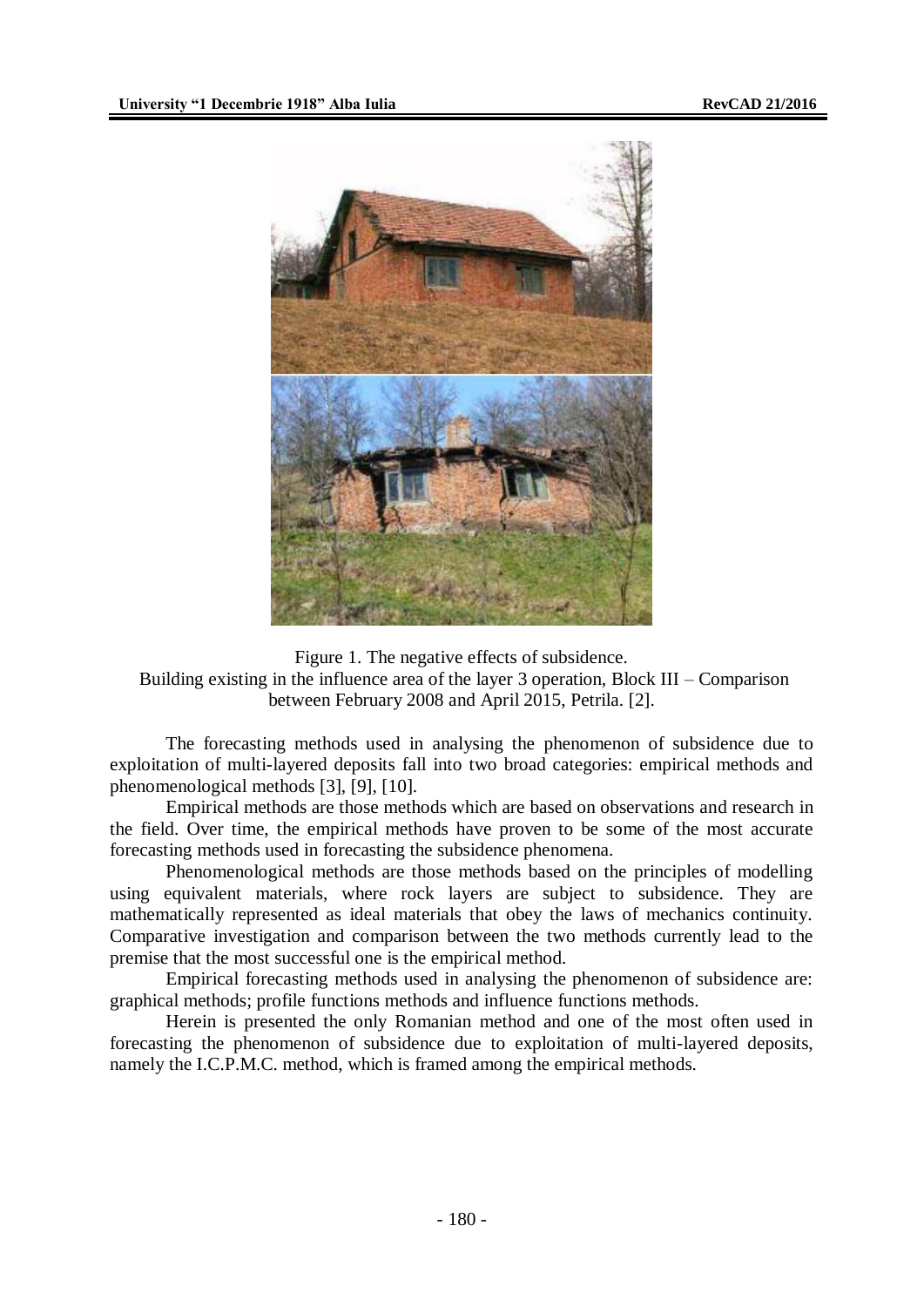## **2. Presentation of the I.C.P.M.C. method**

As presented in the introductory part of the paper, the empirical method is one of the most successful methods used in the calculations of the forecast of subsidence due to the exploitation of multi-layered deposits. For this paper, we have chosen from the classification of empirical methods, the method of profile functions as a method of work. Profile functions method is a method that includes all the derivatives of mathematical models that may be used in determining a complete profile in the analysis of the subsidence phenomenon. These methods differ from the phenomenological methods in that the requirements to the profile functions are empirically derived from the results on the ground.

The profile functions method that is to be shown in the contents of this work was developed based on extensive research conducted by the specialists of the Institute of Coal Mining Research and Design in Petrosani, in collaboration with the Institute of Mines Petrosani and with other specialized research institutes such as ICEMIN and INCERC Bucharest, with the support of the technical staff of the Mining Factory in Petrosani and of the mines in the Jiu Valley, in the context of experience exchanges with researchers from other countries with significant mining experience.



Fig. 2. The way of creating the diving bed.

### **3. The main parameters used within the I.C.P.M.C. method**

The outcome of displacement and deformation is called diving area and is defined by the following parameters:

Sinking  $(S_i)$  – is defined as the vertical component of the displacement vectors of the points on the surface, in the riverbed.

$$
S_i = H_i - H^*, \text{ in mm}
$$
 (1)

- where:  $H^*$ <sup>*i*</sup> is the share of point *i* at measurement zero;  $H$ <sup>*i*</sup> – the share of point *i* at a certain moment.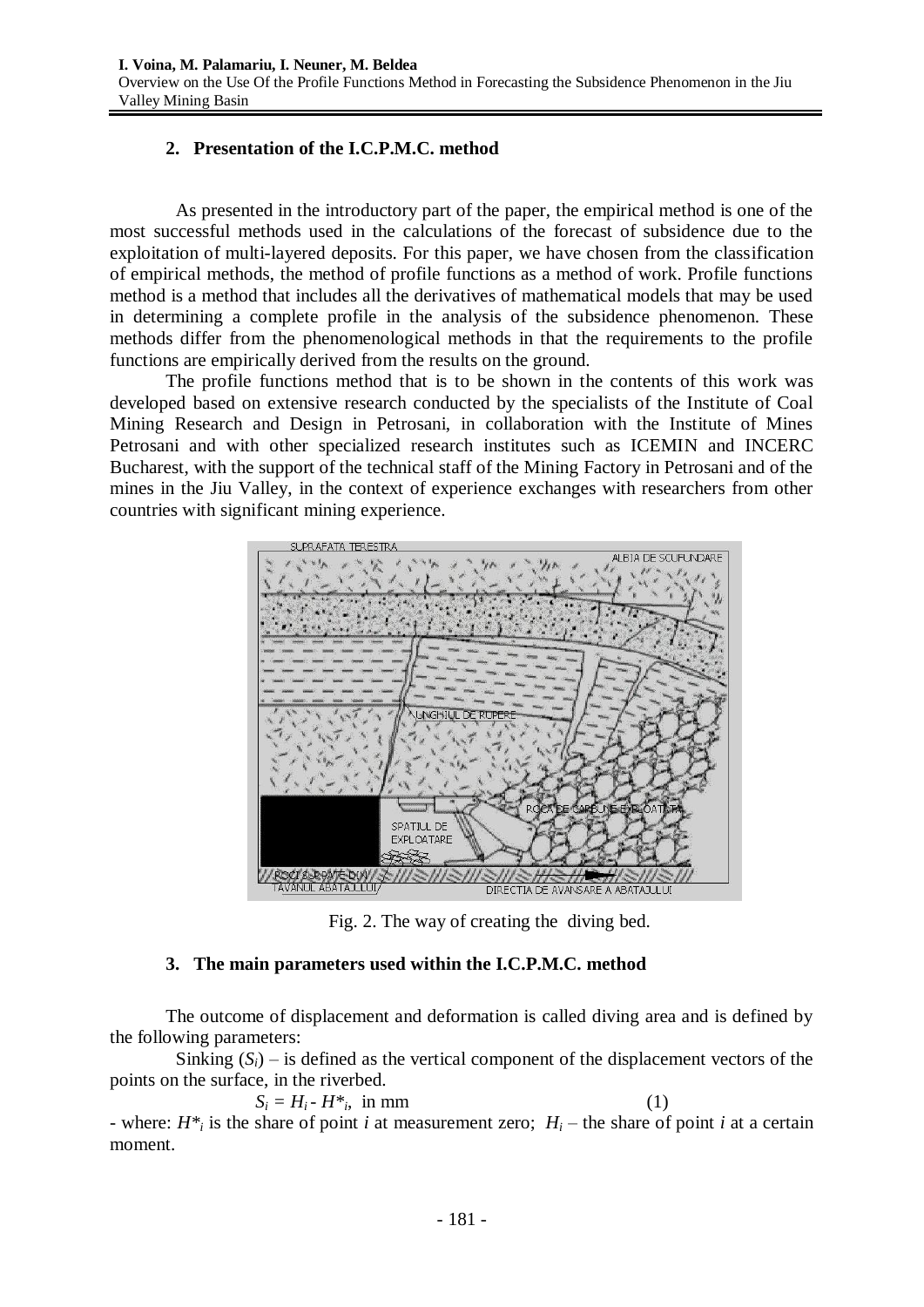

Fig. 3. The submergence resulting for the time frame of September 2009 to April 2015.

Inclination  $(I)$  – is the differential variance of the vertical movement and shall be obtained by making the proportion between the difference of diving between two consecutive landmarks from the dive and the horizontal distance between them.

$$
I_i = \frac{S_{i+1} - S_i}{D_{i+1}}, \text{ in mm/m}
$$
 (2)

- where:  $S_i$  is the sinking of the current marker *i*;  $S_{i,i+1}$  – the sinking of the following marker  $i + 1$ ;  $D_{0_{i,i+1}}$  – the horizontal distance between the two landmarks.



Fig. 4. The inclination resulting for the time frame of September 2009 to April 2015.

The curvature of the immersion riverbed  $(K)$  – is defined as the proportion between the difference of inclination of two adjacent intervals and their semi-sum. Basically the curvature is equal to the inclination derivative or is equal to the second derivative of immersion in relation to the horizontal variable.

$$
K = \frac{I_{i+1} - I_i}{D_{i+2}}, \text{ in } \text{mm/m}^2
$$
 (3)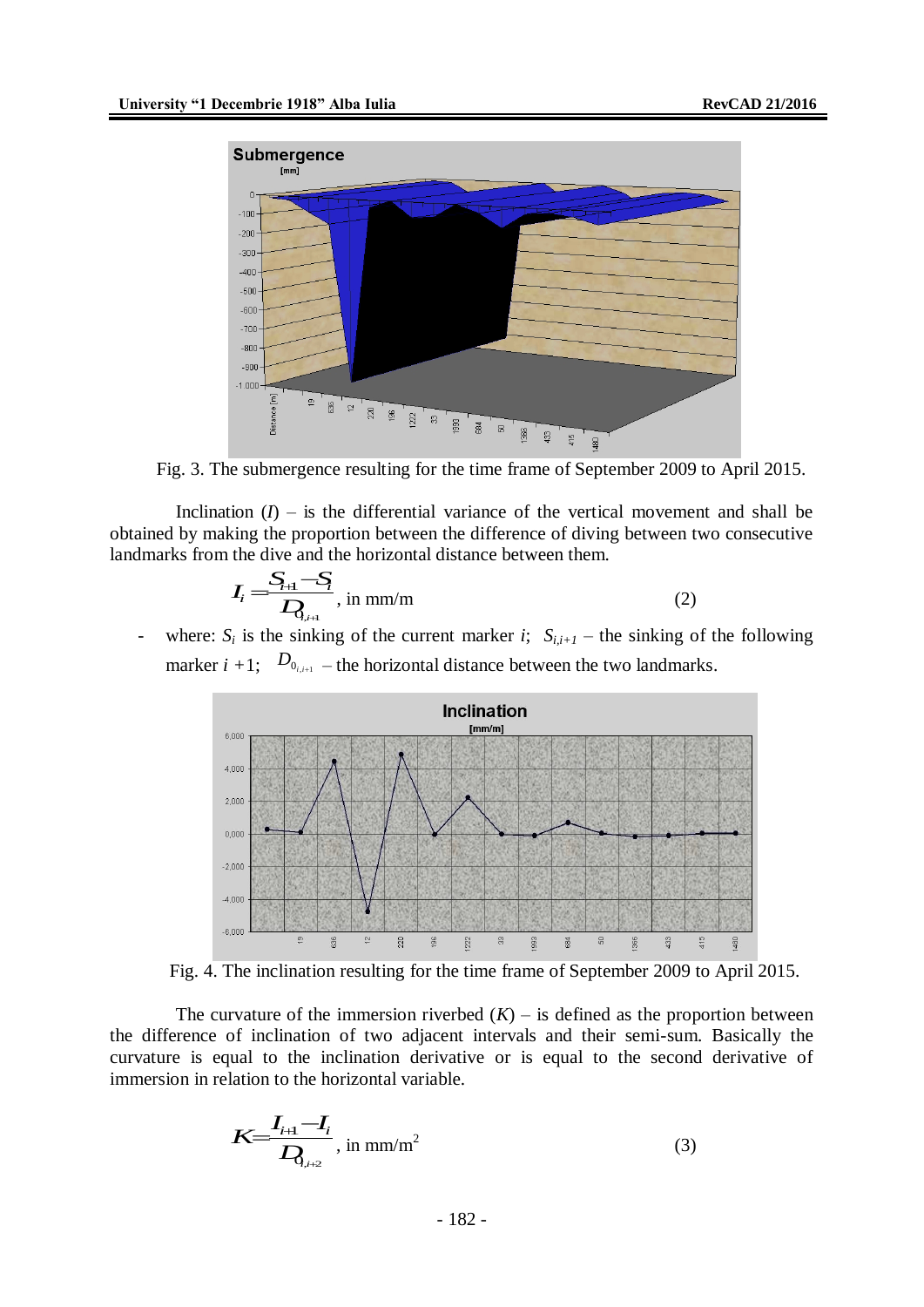- where:  $I_i$  is the terrain inclination between the landmarks *i* and  $i+1$ ;  $I_{i+1}$ ; terrain inclination between landmarks  $i+1$  and  $i+2$ ;  $D_{0_{i,i+2}}$  – the horizontal distance between points  $i \rightarrow i+1$  and  $i+1 \rightarrow i+2$ .



ig. 5. The curvature of the diving riverbed resulting for the time frame of September 2009 to April 2015.

The radius of the surface curvature  $-$  is the radius of the circle of curvature of the sinking curve, carried through three of its points. Is the reciprocal of curvature.



Fig. 6. The radius of curvature resulting for the time frame of September 2009 to April 2015.

Horizontal displacement  $\Delta D_i$ ) - is the horizontal component of the displacement vectors of the points located in the movement synclinal. Two neighbouring points located in the surface movement area depict a similar route but it appears that the distance that originally

$$
D^{*}
$$
  
separates them ( $D^{*}$ ) is not the same at the end of the movement ( $D^{c}$ )  
Q<sub>i,i+1</sub> ).  
Q<sub>j+1</sub>  $\longrightarrow$   $D^{*}$   
Q<sub>j+1</sub>  $\longrightarrow$   $D^{*}$   
Q<sub>j+1</sub>  $\longrightarrow$   $D^{*}$   
(4)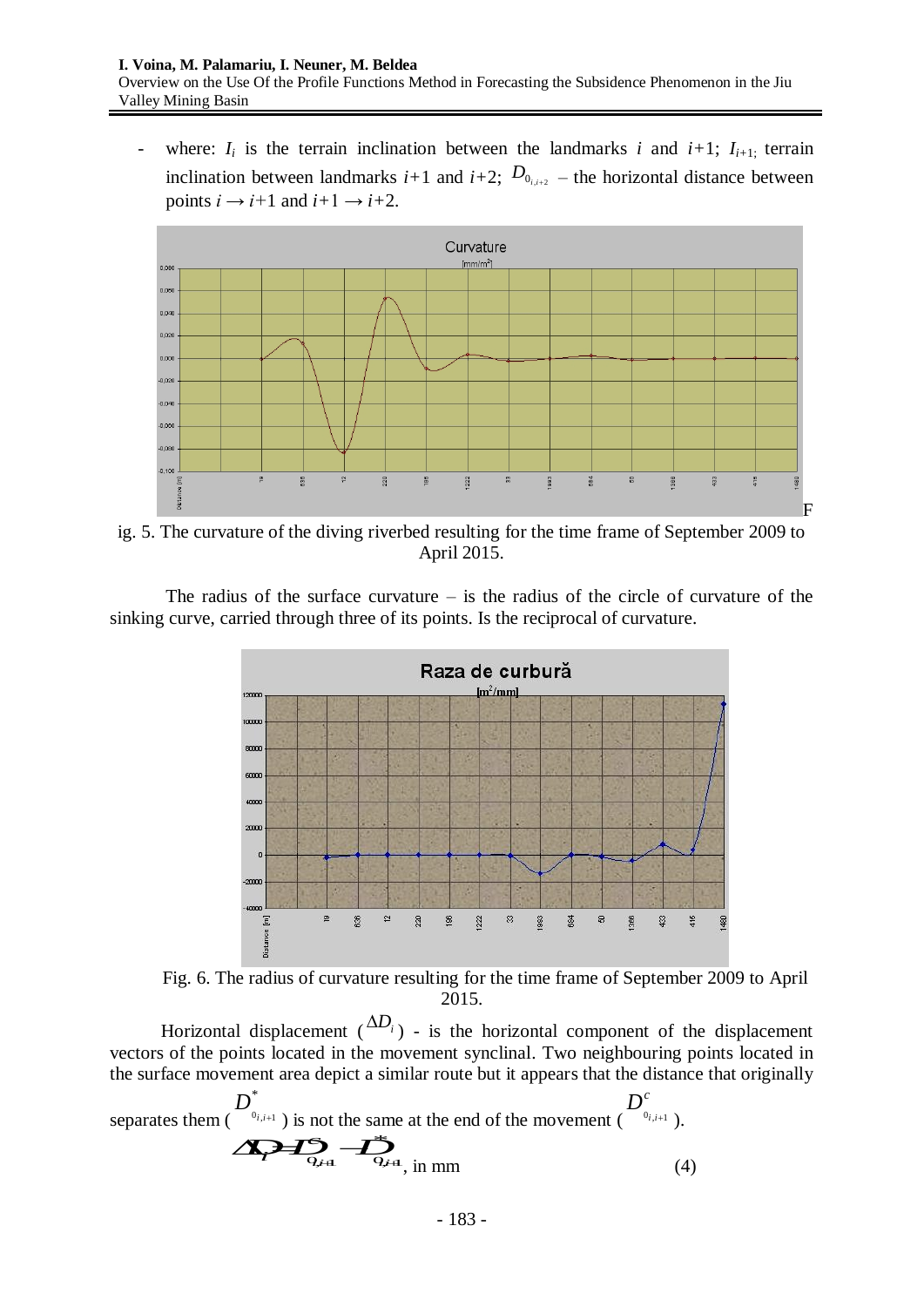- where:  $D_{_{_{0_{i,i+1}}}^{c}}^{c}$  $D_{0_{i,i+1}}^c$  is the horizontal distance between two consecutive points of the current \*

measurement;  $D^*_{\sigma_{i,i+1}}$  , the horizontal distance between - the horizontal distance between two consecutive points at measurement zero.



Fig. 7. The horizontal displacement resulting for the time frame of September 2009 to April 2015.

The specific horizontal deformation  $(\mathcal{E}_i)$  - expresses the variation in the length interval between two consecutive points in relation to the length of the basic measurement.

$$
\varepsilon_{i} = \frac{\Delta D_{i}}{D_{0_{i,i+1}}^{*}} \text{, in mm/m} \tag{5}
$$

- where:  $\Delta D_i$  is the horizontal displacement of landmark *i*;  $D_{0_{i,i+1}}^*$  - the horizontal distance  $D^*_{0_{i,i+1}}$  - the horizontal distance between landmark *i* and landmark  $i+1$  at the initial measurement.<br>Specific horizontal deformation



Fig.8. The specific horizontal deformation resulting for the time frame of September 2009 to April 2015.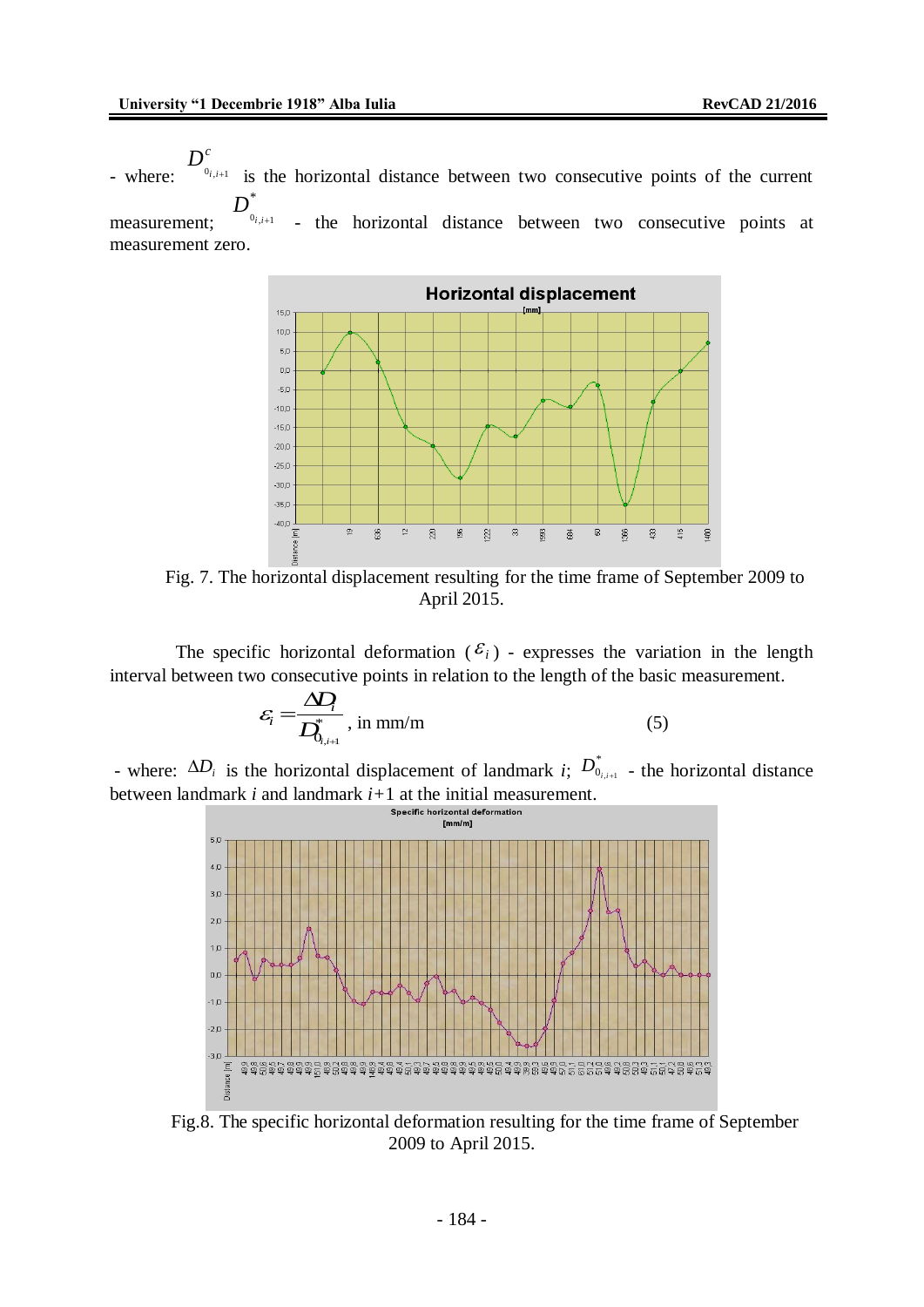The bank's critical length is defined as the length for which the surface immersion is absolute maximum in a single point. This parameter is determined separately both on the advancement direction and on the direction of the bank front.

The coefficient of the surface sinking is defined as the ratio between the maximum immersion and the thickness of the third layer of coal mining. This coefficient shall be determined according to the technology of mining pressure in slaughter.

Calculations of the forecast of surface displacements and deformations cannot be completed without knowing the values of the diving limit angles and of the maximum dive angles.

Diving limit angles are the angles formed by the horizontal line and the right line that binds the edge of the exploited area and the surface point of which dive is 0.1 Smax, but no more than 20 mm. [1]

It represents the most important parameter and it is used for dimensioning the safety straddles and to establish the dimensions of the diving riverbed.



Fig.9 Graphics of the diving limit angles depending on the exploitation depth. [4].

Maximum diving angles – are the angles formed by the horizontal line and the right line that binds the edge of exploited area and the maximum submergence surface point. The maximum diving angles must be determined separately in the direction of the layer (d\*) and transversal, downstream ( $b^*$ ) and upstream towards the exploited area ( $g^*$ ). [1].

#### **4. Conclusions**

The mathematical-analytical methods used in the forecast calculation consist in adopting theories based on the mathematical relationships used for the forecasting of the surface movement parameters, based on observations achieved through topographic methods.

In order to understand the subsidence phenomenon, in addition to an overview of the movement of the whole package of rocks from the exploitation layer to the surface, it is also necessary to define the parameters that influence the process of the surface's displacement and deformation.

The method presented is aimed to highlight the entire results of a great amount of topographical observations (measurements) conducted within the monitoring stations established in all the mining perimeters of the Jiu Valley mining basin.

The ICPMC method allows a forecasting of the subsidence phenomenon, a calculation of the safety depth, and if necessary, also the design of safety straddles.